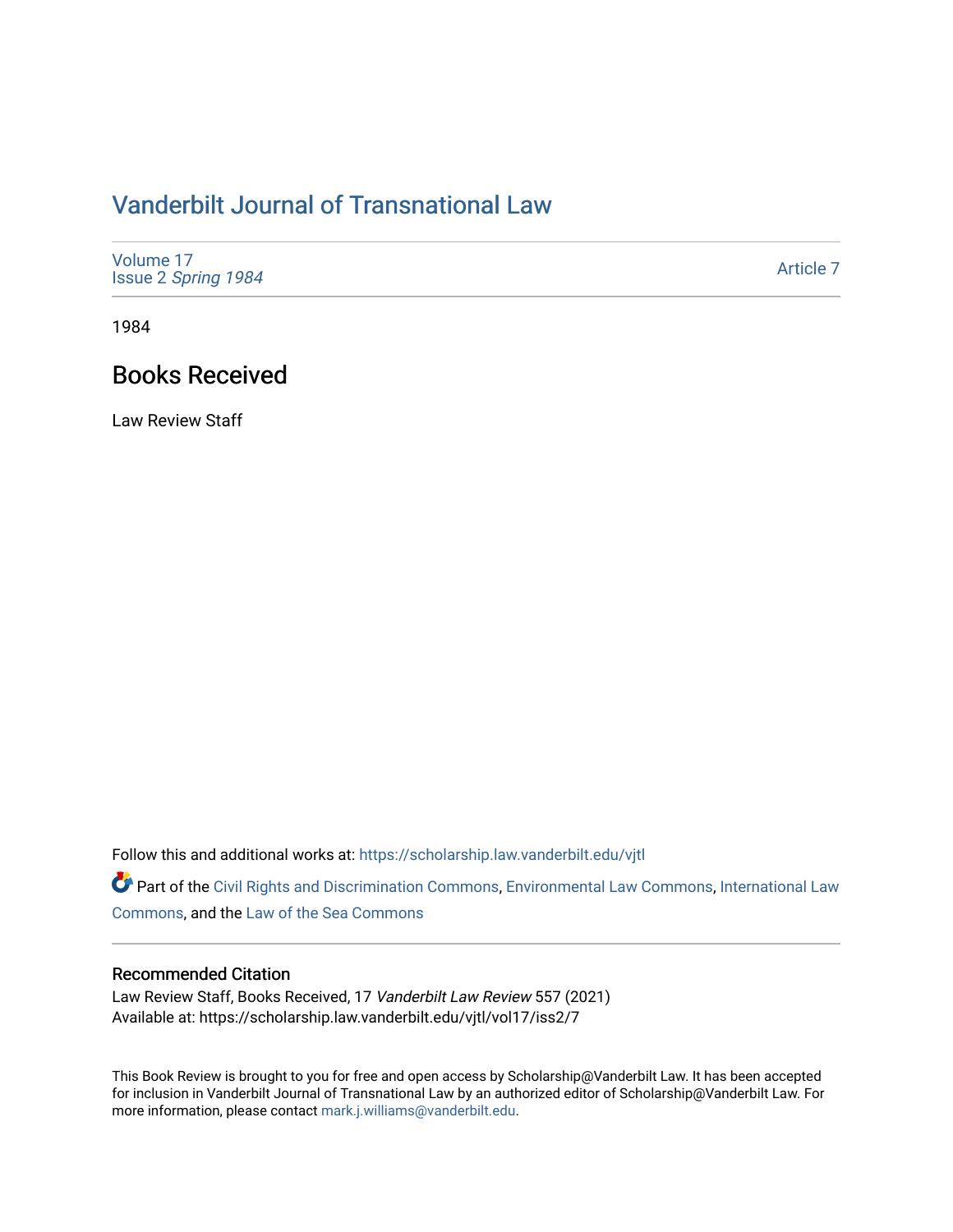# **BOOKS RECEIVED**

**Law of the Sea: U.S. Policy Dilemma.** Edited **by** Bernard H. Oxman, David **D.** Caron, and Charles L. Buderi. San Francisco: ICS Press, 1983. **Pp.** x, 184. \$21.95.

The Law of the Sea Treaty, produced by the Third United Nations Conference on Law of the Sea, has been signed by one hundred twenty nations. The United States and several other highly industrialized nations, however, have rejected it. The editors of this book attempt to show that the Law of the Sea Treaty raises fundamental questions regarding private property rights, sovereignty, and the purpose of international law. The book's nine essays present a wide range of pertinent ideas. The author of one essay criticizes the Treaty because it allows the Pitcairn Islands, which have sixty inhabitants, to claim more oceanic resources than the Federal Republic of Germany, a nation of more than sixty million people. Another essayist criticizes treaty provisions governing deep seabed mining and the related political precedent that would have been established by United States ratification of the Treaty. In contrast to these positions, one essay argues that the cost of United States isolation resulting from a rejection of the treaty far outweighs the cost of ratifying the Treaty's rhetoric and principles.

The Fish Feud. By David L. VanderZwaag. Lexington, Massachusetts: Lexington Books, 1983. **Pp.** xiii, 135. \$21.95.

The United States and Canada are embroiled in a bitter trade dispute over ownership and regulation of fishing rights in the Gulf of Maine and the Georges Bank area. *The Fish Feud* examines the issues in the dispute as well as several possible resolutions. The author suggests that relations between the United States and Canadian fisheries would improve significantly if the International Court of Justice would draw a boundary line through the disputed area. He believes that the controversy could also be resolved by treaty, executive agreement, or informal consultations between the affected parties.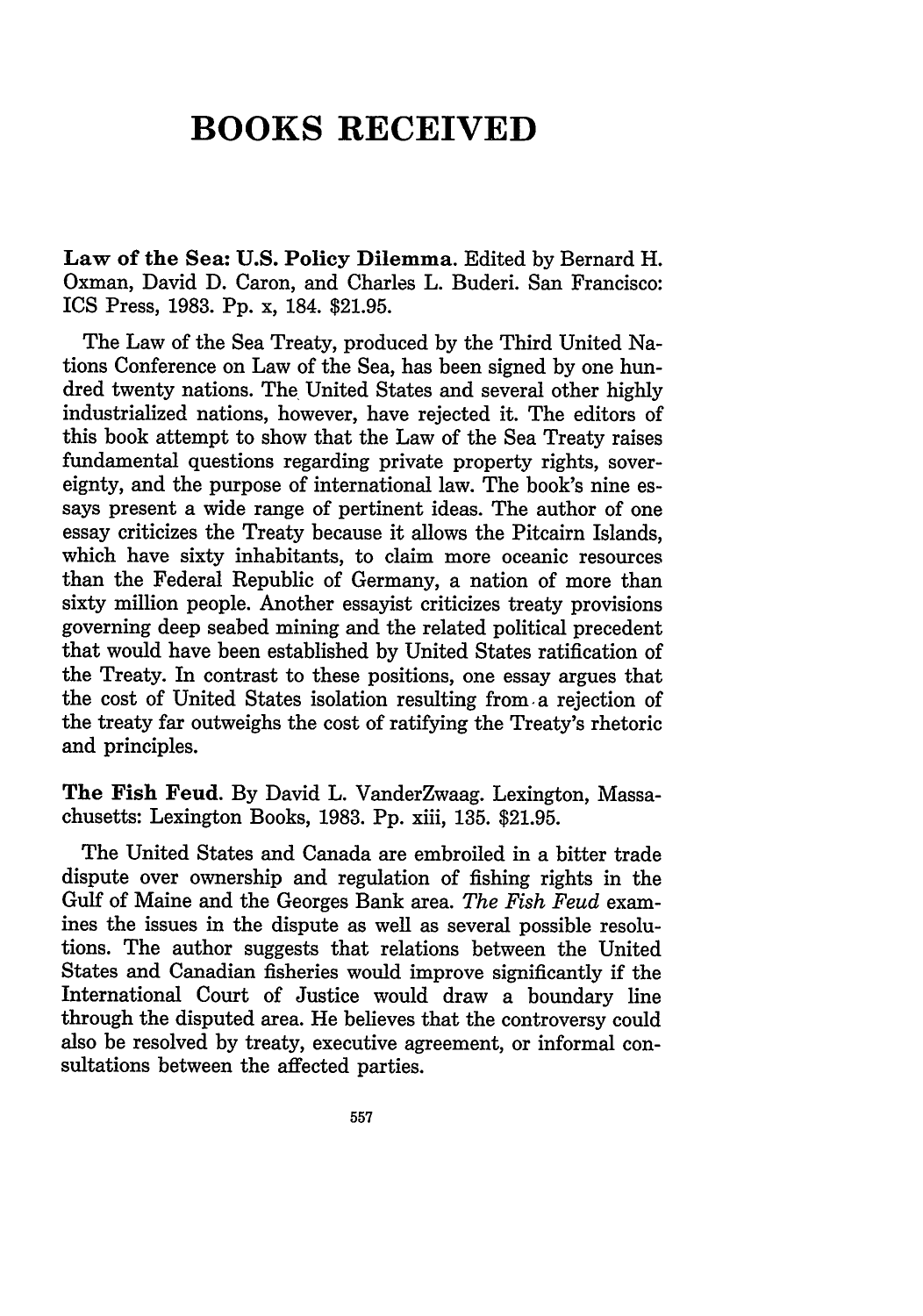**Negotiating Foreign Investments: A Manual for the Third World. Edited by** Robert Hellawell and Don Wallace, Jr. **Washington, D.C.:** International Law Institute, **1982. \$95.00.**

This two volume set is designed to facilitate investment analysis for the foreign investor or lender. Volume I discusses the multinational investor, regulation of foreign investment, project analysis, negotiation, and project financing. Volume II addresses investment agreements and changes in investment relationships. Both volumes of this work were intended for the practitioner and include forms and questionnaires for investment-related activities.

**Political Rights for European Citizens. By Guido** Van Den Berghe. United Kingdom: Gower Publishing Company, **1982. Pp.** xii, **235. \$38.00.**

This book emphasizes the importance of electoral procedures and political rights in the European Community to further the democratization of the system as a whole. It begins with a discussion of the Treaty of Rome's grant of political rights accomplished by securing the free movement of persons and the right of establishment. The book then surveys European Community voting rights in direct election and addresses the rights of Member States' citizens who reside abroad to vote in direct elections.

**The International Law** of Pollution. By Allen L. Springer. Westport, Connecticut: Quorum Books, 1983. Pp. xiv, 218. \$37.50.

Environmental problems continue to grow more complex. Managing them at the local level is difficult because the available options have an extensive impact and the interests affected are diverse. Pollution on an international scale introduces a new set of factors to the analysis. Springer's book begins **by** examining how the ecology is threatened, and looks at the factors impeding an international response to that threat. The book then focuses on rules of state responsibility for environmentally harmful activity and the methods of enforcing these rules. Some of the specific environmental problems addressed in this book include acid rain, ozone depletion, ocean dumping, and the pollution of international waterways.

**The Lome** Conventions and Their Implications for the United States. **By** Joanna Moss. Boulder, Colorado: Westview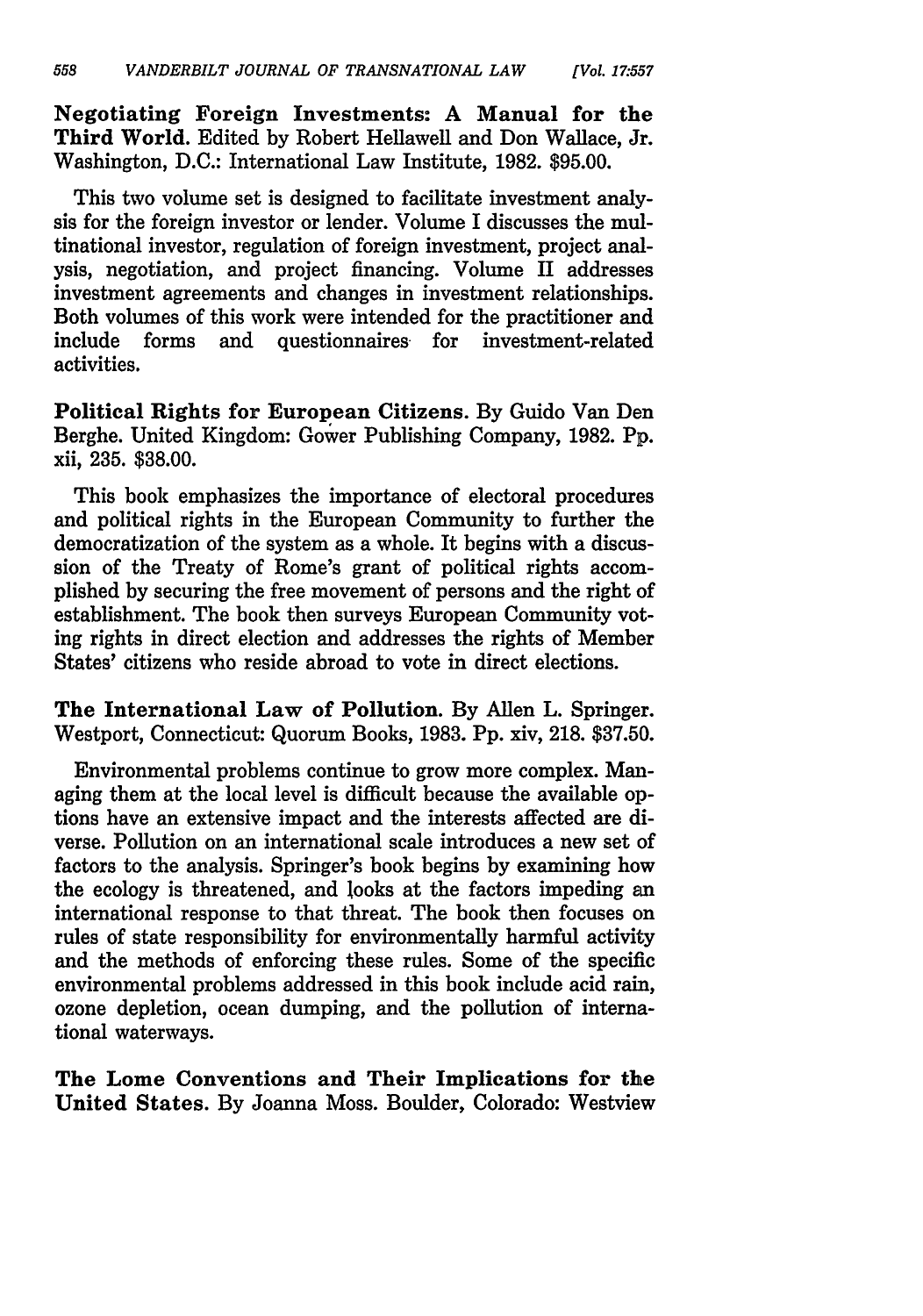#### Press, **1982. Pp.** xvii, **218. \$19.50.**

The Lome Conventions shape the European Economic Community's relations with African, Carribean, and Pacific countries. This book analyzes the effect of the Lome Conventions on both the economic development of Third World countries and United States economic interests. The first chapter reviews the history of the European Economic Community's economic relations with Africa. Other chapters address European trade relations under the Lome Conventions, The European Development Fund's activities, and the investment, promotion, and technology transfer incentives within the Conventions. **In** the final chapter Moss reviews the trade, investment, and foreign assistance relationships between the United States and Convention member states, and then compares these relationships with those existing between the European Economic Community and Convention member states.

National Separatism. Edited **by** Colin H. Williams. Vancouver: University of British Columbia Press, **1982. Pp.** ix, **317. \$25.00.**

Linguistic and cultural differences encourage minorities who reject ethnic assimilation to demand self-determination. The book's stated purpose is to examine the influences and results separatist movements have had in developed countries. Six of the ten articles in this political science text discuss the separatist movement in Northern Ireland, Scotland, Wales, Quebec, Spain, and Belgium. The remainder of the book discusses major causes and effects of separatist movements.

Governmental Budgeting and Expenditure Controls. **By A.** Premchand. Washington, **D.C.:** International Monetary Fund, **1983. Pp.** xxii, **530. \$18.00.**

Governments' expanded role in providing social services demands sophisticated macroeconomic management. In this book Premchand, an adviser to the Fiscal Affairs Department of the International Monetary Fund, attempts to explain governmental budget planning constraints such as resource allocation, potential goals, and institutional limitations. The first chapters discuss budgeting from an economist's perspective. Subsequent chapters cover expenditure forecasting, inflation budgeting, zero-base budgeting systems, cash management, and governmental accounting. The final chapters discuss budgetary relationships between

*19841*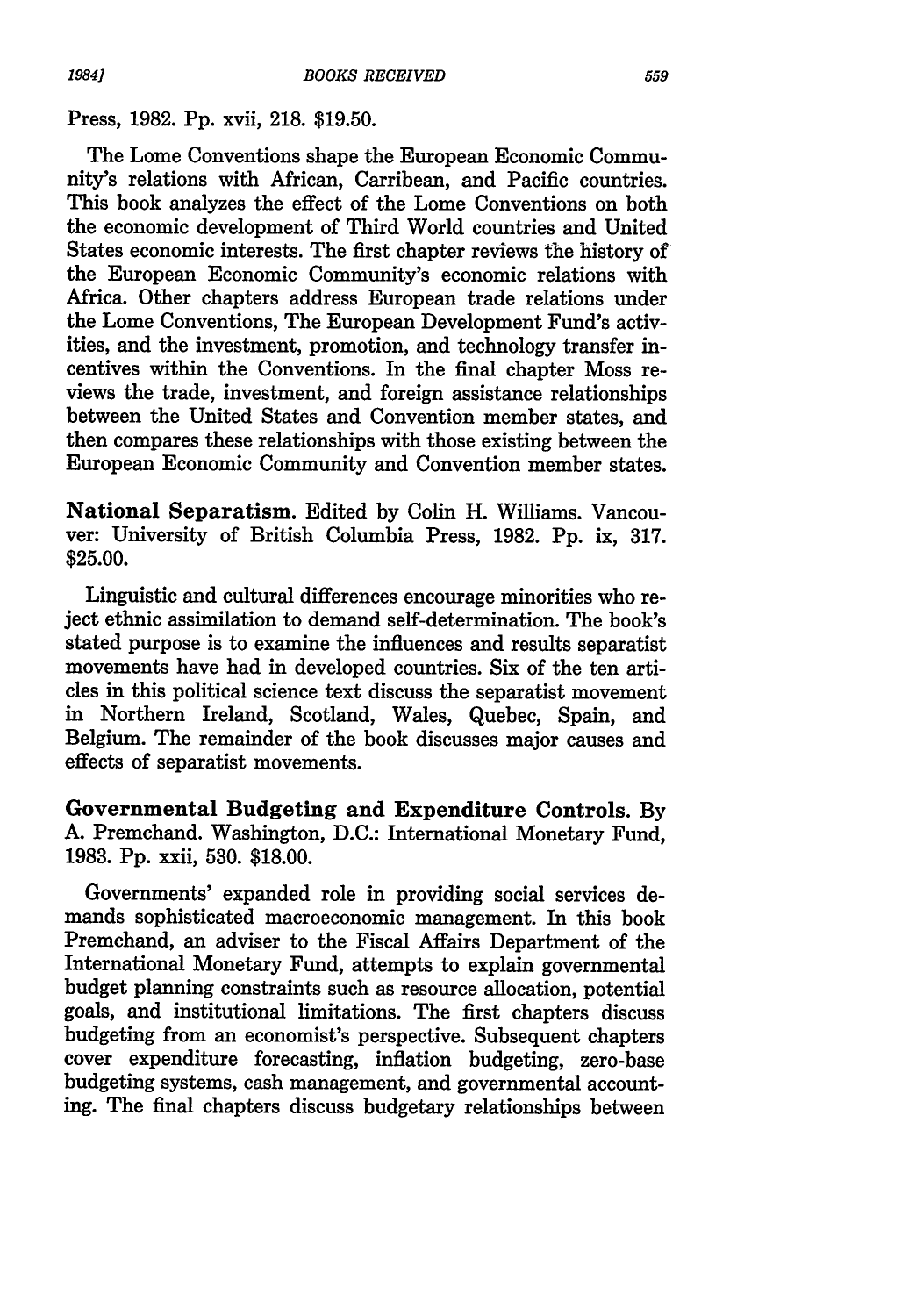national agencies, private enterprise, and state governments.

Essays on International & Comparative Law in Honour of Judge Erades. The Hague: Martinus Nijhoff, 1983. **Pp.** xi, 273. \$41.50.

This collection honors Judge Lambertus Erades of the Netherlands, whose contributions to the field of international law include chairing a 1968 arbitration panel that resolved United States-Canadian disputes over construction of a Canadian dam. These seventeen essays reflect the various interests of Judge Erades in the following fields: (1) arbitration; (2) the relationship between national and international law; (3) state immunities; and (4) comparative law. The editors have compiled essays on a wide range of topics. One essay discusses "soft law," international agreements containing obligations more stringent than nonbinding directives, but insufficient to create a valid legal result. Two other representative topics are civil procedure reforms in Sweden and the relationship between international developments and the nationality of ships in Yugoslav law.

The Office of the Attorney General in Ireland. By J.P. Casey. Dublin: Institute of Public Administration, 1980. Pp. 247. £ 11.99.

The Attorney General of Ireland once acted as the King's personal lawyer; he now acts as legal advisor to the Irish Cabinet. This book discusses the implications of the change as well as the constitutional authority of the Attorney General, his role in prosecutions, criminal appeals, and the Law Reform Commission. Casey concludes his book by explaining the role of Ireland's Attorney General as guardian of the public sector.

**The** Winding-up of **Insolvent** Companies in **England and** France. By Christopher Livadas. The Netherlands: Kluwer Law and Taxation Publishers, 1983. Pp. xxxvi, 382. \$70.00.

This book compares the law of bankruptcy of a civil law country, France, with that of a common law country, England. Livadas reviews the English and the French systems, and then examines each in the context of the European Economic Community efforts to harmonize bankruptcy law. To facilitate comparison, the author uses a tripartite formula. He first examines issues of jurisdiction and procedure in bankruptcy law, and then reviews the ef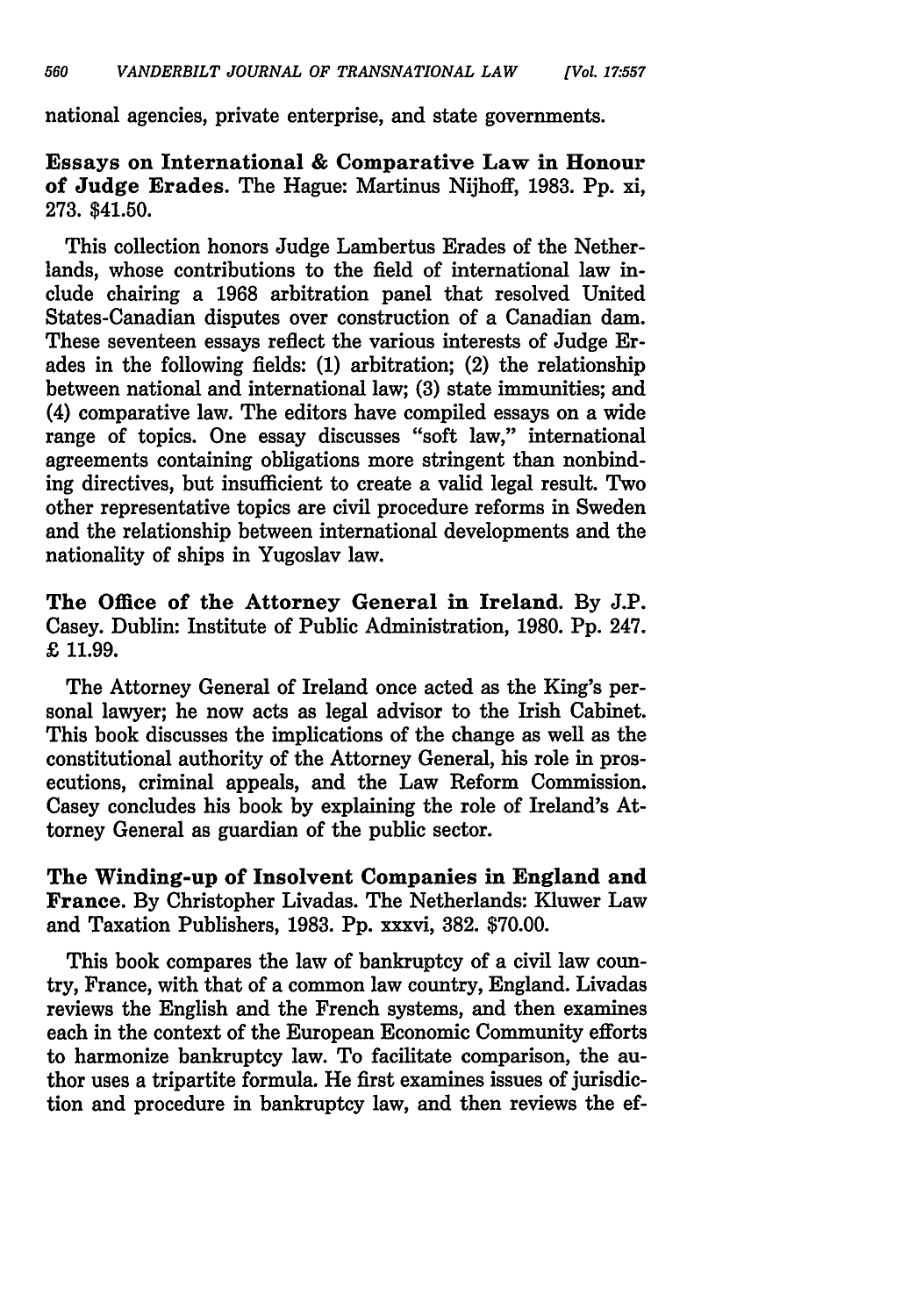fects of the winding-up process. He also discusses acts and transactions that occur after commencement of winding-up and the specific rights of secured creditors and creditors with preferential claims. After addressing issues of proof in regard to debt, Livadas analyzes the liability of officers and directors. Last, he reviews the distribution of assets and the demise of the company. Livadas concludes that while each has its merits, neither the English nor the French system is clearly superior. He believes that harmonization of the laws within the European Economic Community is unlikely in the near future.

International Law of State Responsibility for Injuries to Aliens. Edited by Richard B. Lillich. Charlottesville: University Press of Virginia, 1983. Pp. xi, 412. \$35.00.

The Iranian Government's participation in the 1980-81 United States hostage crisis is a prime example of one nation's failure to adhere to international law governing the treatment of foreigners. The eight essays in this book discuss various aspects of diplomatic protection of citizens abroad. In the first essay, Lillich explores the present status of international law governing rights of aliens in foreign countries. The other essayists discuss topics including international contract and credit disputes between foreign governments and private corporations, the eligibility of individuals to file international claims, the doctrine of attribution, and the effect the law on injuries to aliens has on transnational enterprises.

Minority Rights. By Jay A. Sigler. Westport, Connecticut: Greenwood Press, 1983. Pp. 264. \$29.95.

The complete cultural separation of many minority groups from the majority often causes economic prejudice and social exclusion. This political science text examines various differences, such as ethnicity, race, and religion, which form the basis for discrimination against minorities. Sigler then analyzes the development of programs to counter existing discrimination, including development of collective rights, international protection of group minority rule, and affirmative action policies. In discussing both the present and future status of minority rights, Sigler presents case studies from the United States, India, the United Kingdom, Belgium, and the Soviet Union.